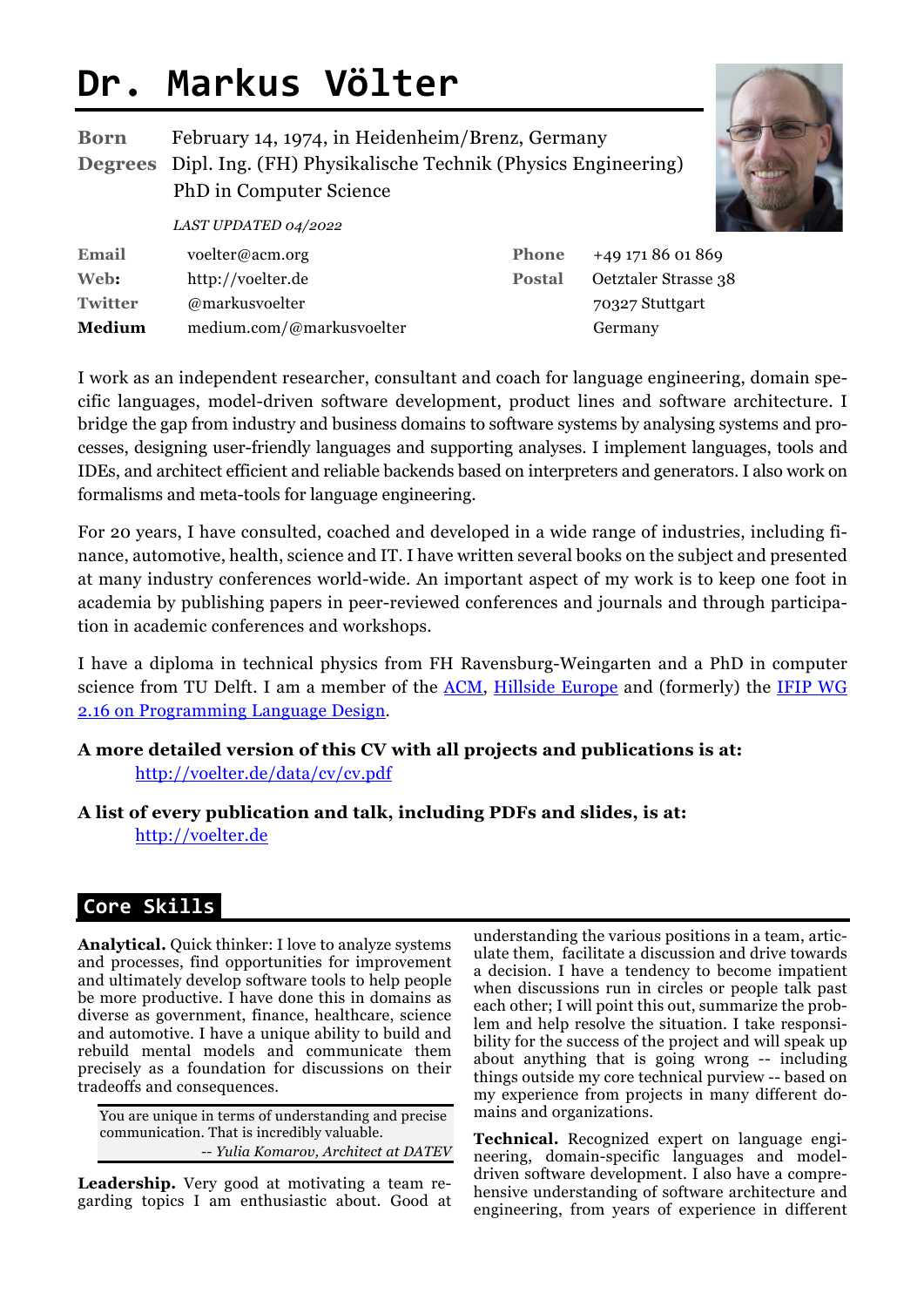fields, from recording more than 120 SE Radio podcasts, and from participating in many industry and academic conferences. I like to work on the conceptual level (with academia) and on the applied level (in industry).

**Innovative.** Pioneered several techniques in industry: Eclipse-based business applications; generative component infrastructures (which led to building the AUTOSAR proof of concept for BMW); GMF-style generation of graphical editors (when there was only GEF); model-driven development and textual DSLs (when UML was mainstream); and using projectional editing for modular languages and mixing DSLs and GPLs (MPS/mbeddr).

I've met very few people I can respect as much as you in their breadth of conceptual and technical abilities AND their ability to communicate and provide a vision for what is possible AND a few other things. *-- Mitchell Shuster, Data Scientist at Accenture* **Communication.** Very good skills in written and spoken English (see books and papers) especially on technical topics. I am able to explain complex topics in a structured way (a skill obtained partially from hundreds of interviews in podcasts and from conference talks). I understand and recap customer requirements. I like to apply these skills in the context of technical PR and technical marketing. I love public speaking, and I am known to be a competent, engaging and entertaining presenter. I have done over 200 talks, tutorials and keynotes at conferences and recorded and published over 300 podcast episodes (ca. 130 about software, the rest about other topics in science and engineering).

# **Technical Expertise\_**

**Domain Analysis and Language Design.** 15 years of designing mixed-notation domain-specific languages; experience in a wide variety of domains, from embedded software, automotive and space to business, financial and government systems.

**Language Implementation.** 12+ years of Implementation of language structure, syntax, type systems, interpreters, transformations and IDEs based on Jetbrains MPS and Eclipse Xtext.

**Software Architecture.** 15+ years of experience in designing, architecting and implementing largescale software systems in enterprise, embedded and scientific contexts (lists see below).

### **Selected Projects and Roles\_ \_**

**2022** Consulting for Philips on the development of a data processing pipeline DSL and runtime.

**2022** Consulting for Targenio on the development of web-based editors for a language to customize workflow systems.

**2021+** Consulting and development of a DSLbased solution for clinical trial modeling for Accenture/ERT/Clario based on MPS.

Markus is the reason our project is successful. He brought best in the industry expertise on domain specific languages in general and comprehensive MPS expertise to the project. His experience from a remarkably wide range of domains allowed him to rapidly learn the details of our domain and craft our domain specific language and tool. The solution now includes major differentiators in areas beyond just the DSL including test automation and quality assurance, runtime interpreter, and documentation generation. He is one of the best and most productive software engineers I've ever met. These

Markus Völter actively supported us in the design of a cloud/microservice-based platform for tax declaration software and in the implementation of a suitable development process. His extensive experience with a wide variety of architectures and development approaches has made a valuable contribution to concrete architectural decisions. Markus Völter was highly appreciated as an advisor and sparring partner among software architects.

*-- Sven Grasser, Software Architect at DATEV*

**Formal methods.** 4 years of integrating formal methods (SMT solving, model checking and data flow analysis) with DSLs in the context of MPS.

skills enable him to guide our team on everything from low level coding techniques to the way the team should collaborate on requirements. Beyond our solution team, both the technologists and business stakeholders at our customer now look to him for guidance on any topic related to the project.

*-- Mike Vogel, Solution Architect at Accenture*

I just wanted to say that I think the tool is the brightest spot in [our department] right now. I appreciate you work on it -- and how you challenged us during [the analysis meetings]. *-- A user of the tool*

This is brilliant. This is far beyond what anyone could have imagined. *-- A Clario PO regarding the progress of the tool*

**2020-22** onsulting and development for a major modernization project at DATEV Tax based on DSLs: language design and implementation,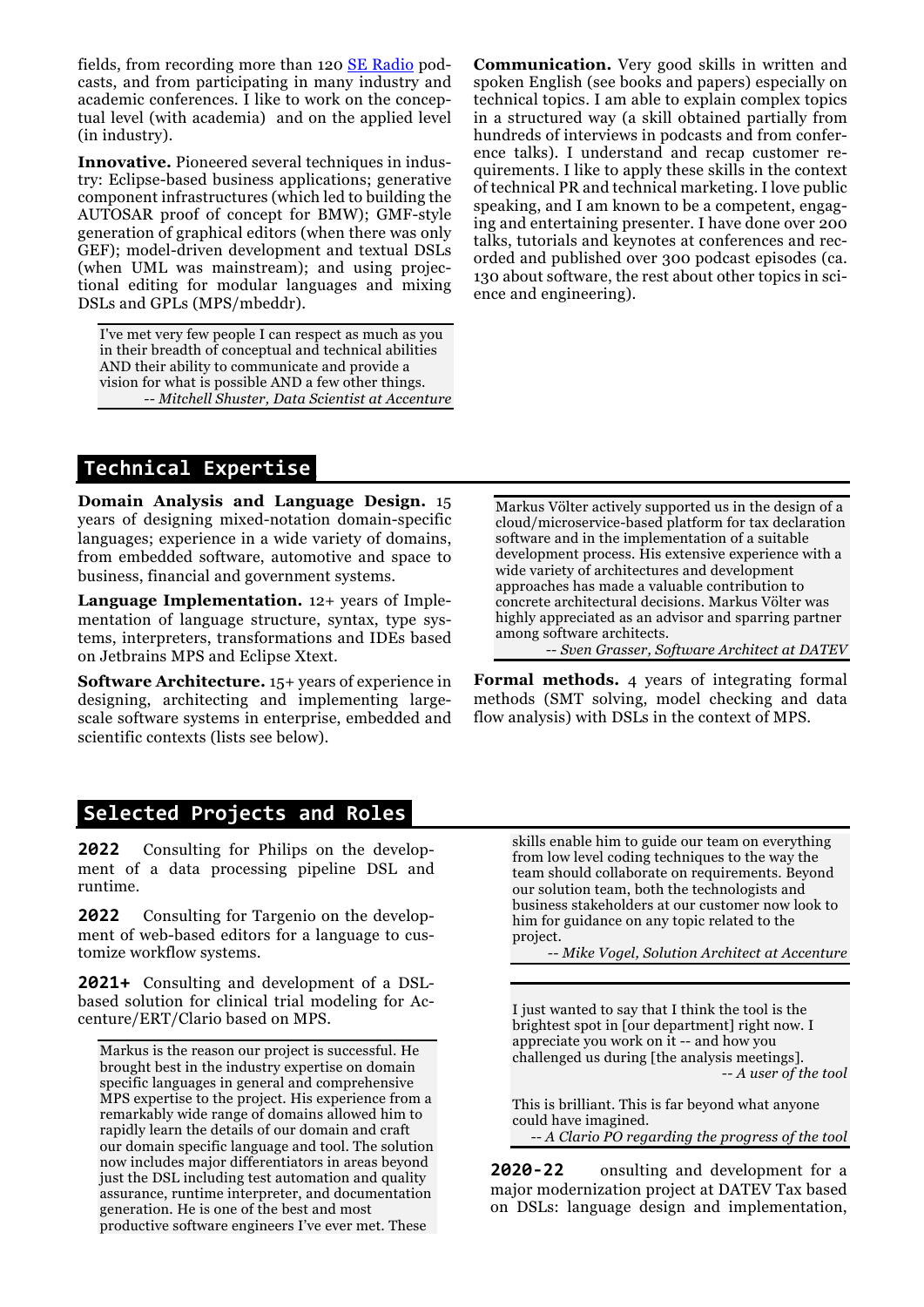architecture consulting, platform strategy, general "reasonable brain" in project.

Markus' expertise in the area of DSL is exceptional. Nevertheless, he is a practitioner in the best sense of the word and always has the solution and its benefits in mind. Particularly noteworthy is Markus' enthusiasm and energy with which he argues the efficiency gain through the use of DSL and communicates it in a results-oriented manner. In this way, he has succeeded in inspiring even colleagues who were initially rather skeptical about the new solution. In addition to his core activities around domain analysis and DSL language design, his consulting on project management is also of high value: He is able to quickly grasp complex problems, and concisely summarizes his findings, which makes for pleasantly economical and goaloriented discussions. In summary, Markus has made a very valuable contribution to the portfolio change of DATEV's tax products being on a good track today.

*-- Michael Adler, Product Owner, DATEV*

**2019+** Development of a DSL for tax calulation for DATEV. **(Presentation Slides)**

**2019** Integration of DSLs with **formal methods** for ClosedLoopMedicine.

**2018** Design and development of a DSL for salary calculation for DATEV. **(Book Chapter)**

**2017** Development of a reusable and embeddable **functional language** KernelF. This is now the basis of many DSLs built for a variety of customers.

**2017** Consolidation and documentation of **formal methods** activities. Co-leading a project to develop a **web-based projectional language workbench** at itemis.

**2016** Architecture and design of a DSL for **medical algorithm specification** for Voluntis –substantially speeds up development, test and certification of software medical devices. Responsible for language design and a reliably generation process. **(Paper)**

While I was the CTO at Voluntis, a pioneer in Digital Therapeutics, I had the opportunity and great pleasure to work closely with Markus on a quite complex software engineering project within our Oncology software product line. Markus led the inception, architecture and design in the technology stream. While being very tech savvy, Markus proved to be an outstanding communicator and facilitator between business and software developers, making our brainstorming sessions

truly productive. Markus demonstrated his natural leadership, while being a great team player. Thanks to Markus our ideas became implementable, as he took leadership during inception, prototyping, specification, implementation, and continuous improvements once the product was launched. Markus is really a doer! I highly recommend Markus, not only for his solid software engineering expertise, his pragmatism, and his great communication skills, but foremost for his exceptional ability to turn concepts and ideas into industrial grade software solutions. *-- Patrick Alff, CTO, Voluntis*

Architecture and design of a DSL for **cloud applications** for Workday to revamp their customization experience for consultants and end users.

**2015** Consulting for Prosoz on a DSL-based approach for describing their business logic independent from the implementation technology to substantially increase app development speed in the **social insurance domain.**

**2014** Supporting i2s in Portugal with a DSL for describing **insurance products** to increase the efficiency of insurance product definition.

Consulting for the Dutch Tax Agency in a project to reimplement and evolve **their tax rule definition language.** 

Design and implementation of a prototype DSL for product configuration of **industrial engine controllers** for Dynagen Technlogies to increase the speed and flexibility of product configuration.

**2013** Consulting for Rohde&Schwarz SIT on a project for **next-gen network crypto device**; helped with requirements engineering and the DSL-based development process.

**2007** As a senior independent consultant for Intentional Software, helped design a DSL for **insurance product specification** for Achmea insurance in the Netherlands.

**2005** Helped with architecting T-Mobile's next generation model-driven **service-oriented middleware.**

**2002** Consulting for European Southern Observatory's **ALMA telescope project**, on component architecture and development process.

Architecture and component model for Himalaya II (dvg, German Sparkassen-EDV), one of the **biggest J2EE projects worldwide** in the financial industry at the time.

Plus many **shorter term consulting projects** mainly around DSLs and their impact on business processes for companies like Audi, Apple, BMW, BOSCH, Daimler, Siemens, Peugeot, ZF, Contintental, Huawei.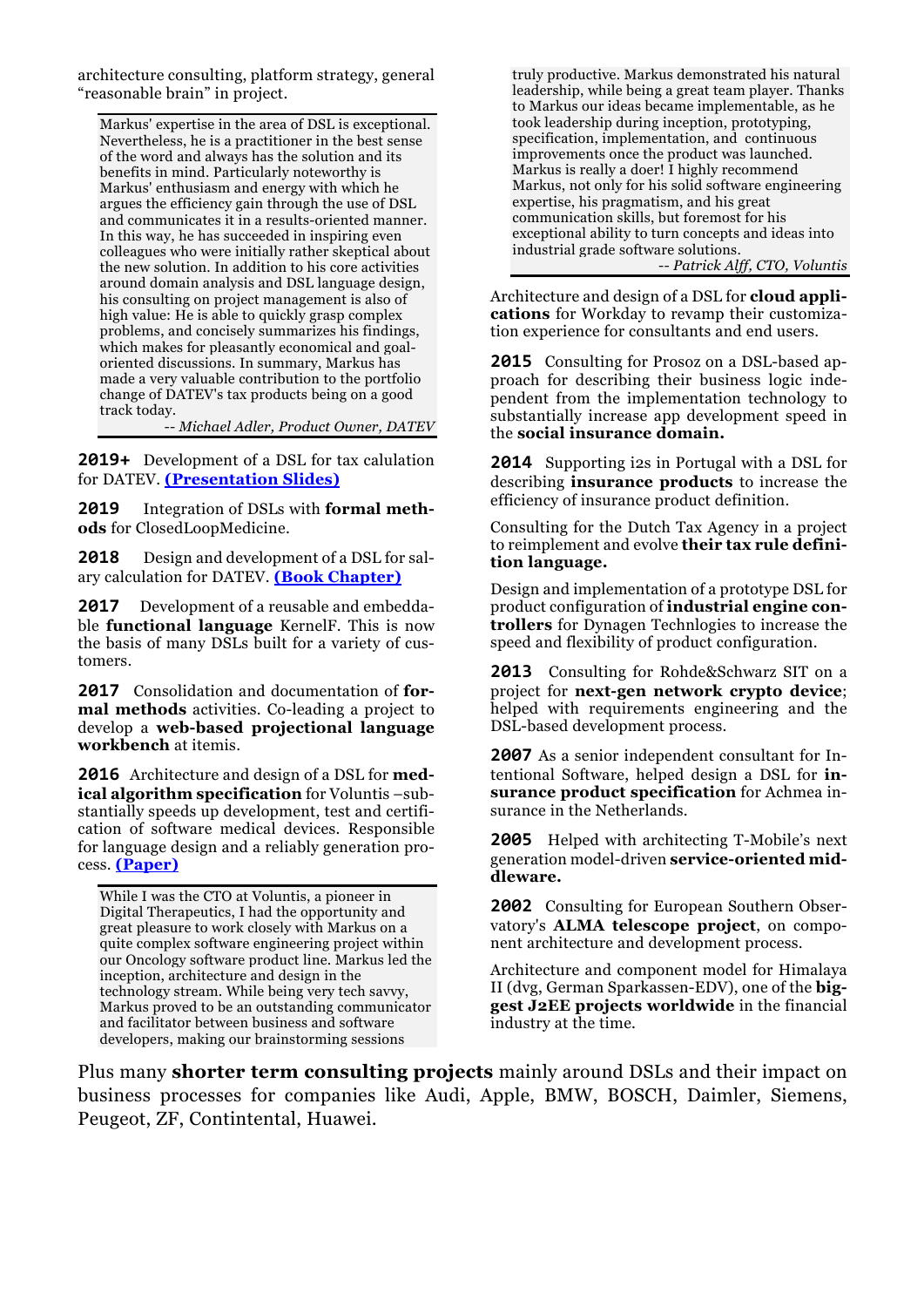#### **\_Management and Leadership\_**

Except for my 2-year stint at the **Mathema Ulm** office, I have never acted as a line manager. However, I have successfully led many development projects and teams. The most relevant examples are also the most recent:

Between 2011 and 2014 I acted as **the principal investigator for the mbeddr project**. Together with Bernd Kolb, I led the development team through the milestones: my original idea, a successful research grant, a successful conclusion of the project, mbeddr a successful open source project and its use in various industry projects.

Between 2013 and 2014 I was **leading the 8 person itemis/fortiss team** that developed the ESD tool for Siemens PLM on top of mbeddr. My responsibilities included architectural guidance, feature negotiations with the customer and management of the day-to-day activities of the developers.

Between 2015 and 2018 my main focus has been the **strategic and technical leadership of the MPS team** at itemis; grown to 16 people running DSL projects in domains such as automotive, aerospace, medicine and finance & insurance. I essentially acted as **programme manager**: I guided several teams and projects around language engineering and MPS. These include the evolution of mbeddr, development of Siemens ESD, a DSL project in the insurance industry plus a number of smaller MPS-based projects. It also includes working with the MPS team at JetBrains to improve the state of the art in language engineering and the MPS tool itself.

# **\_Research and Publications\_**

**PhD with Eelco Visser at TU Delft:** The thesis, called *Generic Tools, Specific Languages*, introduces the approach of capturing a domain's core in DSLs on top of a language workbench. The thesis relied on mbeddr, an extensible set of integrated languages for embedded software engineering built on top of Jetbrains MPS that was developed as part of a government-funded research project I co-ran as part of my work for itemis.

**Books.** Co-authored 8 full books, including well-received books on Model-Driven Software Engineering (dPunkt 2005/2007 and Wiley 2006) as well as on DSL Engineering (CreateSpace, 2013). Two books as part of the Wiley pattern series. Also wrote two books on science, engineering and modeling outside of software. **http://voelter.de/books.html**

**Publications:** h-index 44, i10-index 88 (based on Google Scholar). Co-authored 6 journal papers (J-ASE, IEEE Software), 19 conference papers (OOPSLA, ASE, SLE, FSE), 19 workshop papers, and 15 pattern papers; all peer-reviewed. I have also published 75+ articles in German and international industry magazines. h-index 38, i10-index 86 (Google Scholar) **http://voelter.de/publications.html**

**Grants.** I have participated in several, and significantly contributed to two, research project proposals (as well as the projects' subsequent execution): The BMBF KMU-Innovativ project *Language Workbenches for Embedded Systems* (FKZ 01 IS 11014) and the BMBF KMU-Innovativ project *Integrated Specification Environments for Specifying Technical Systems* (FKZ 01 IS 15037)*.*

#### **Six Most Important Publications.**

- 1. [Journal] M. Voelter, B. Kolb, K. Birken, F. Tomassetti, P. Alff, L. Wiart, A. Wortmann, A. Nordmann, *Using Language Workbenches and Domain-Specific Languages for Safety-critical Software Development*, International Journal on Software and Systems Modeling (SOSYM), -Online-, 25 pages, https://link.springer.com/article/10.1007/s10270-018-0679-0, 2018
- 2. [Book] M. Voelter, T. Stahl. *Model-Driven Software Development – Technology, Engineering, Management*. Updated translation of the German MDSD book, Wiley, 2006
- 3. [Book] M. Voelter et al. *DSL Engineering - Designing, Implementing and Using Domain-Specific Languages.* CreateSpace Publishing (self-published), *dslbook.org*, 2013
- 4. [Conference] M. Voelter, A. van Deursen, B. Kolb, S. Eberle. *Using C Language Extensions for Developing Embedded Software: A Case Study*. OOPSLA 2015, 20 pages, 2015
- 5. [Journal] M. Voelter, B. Kolb, T. Szabo, D. Ratiu, A. van Deursen. Lessons learned from building mbeddr – a case study in language engineering. International Journal on Software and Systems Modeling (SOSYM), January 2017, 46 pages, http://rdcu.be/oo3W, 2017; http://rdcu.be/oo3W, 2017; selected as one of the best SOSYM papers of the year, and presented at MODELS 2017
- 6. [Conference Paper] Z. Molotnikov, M. Voelter, D. Ratiu. *Automated Domain-Specific C Verification with mbeddr*. ASE 2014, 20 pages, 2014